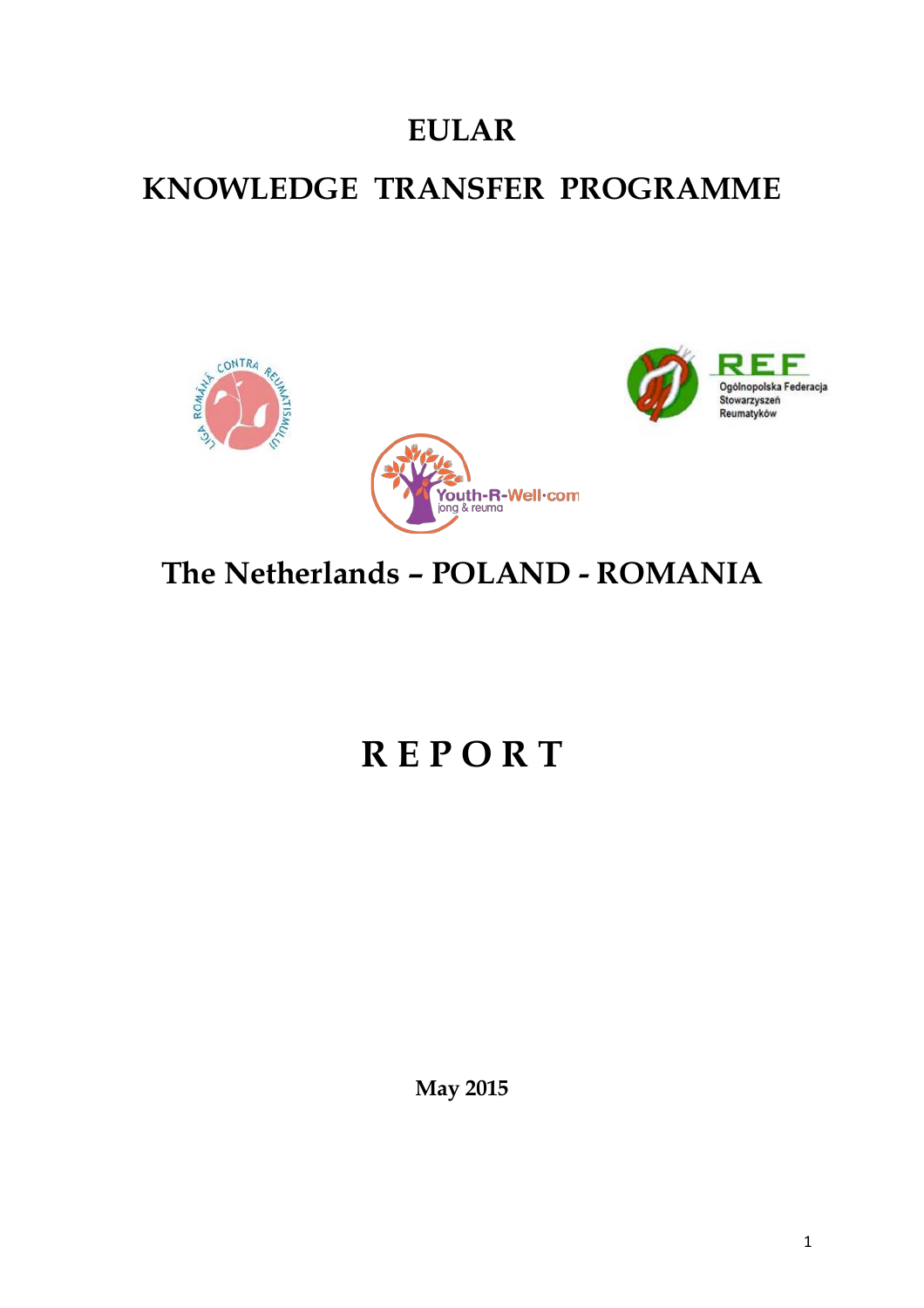### **Background**

The project is based on the need of Romanian League against Rheumatism (LRR) and Polish Rheuma Federation REF for a specialised tool which can respond to the needs of youth people with rheumatic and musculoskeletal diseases (RMDs), needs which are so different from those of adults with RMDs. This target group has been neglected in Romania and Poland and this needs urgently to be addressed as young people with RMDs will become the future leadership of our national patient organisations.

Building an online platform for youth (18-35) with RMDs seemed to be the best way to start attracting young people as members, especially that Youth-R-Well.com (YRW) has such great experience in the field, offering good insight tips and written materials (the guide).

The organisations involved in the project:

- **•** The teaching organisation was [Youth-R-Well.com,](http://youth-r-well.com/) the national youth organization in The Netherlands
- The learning organisations were ROMANIAN LEAGUE AGAINST RHEUMATISM (LRR)
- Polish Rheuma Federation REF

#### **Participants and Working group members**

People from Romanian League - LRR involved in the project:

- Doru Stefan Cristian, AS, the coordinator IT background;
- Silvia Sandulescu, scleroderma, she is managing a website on scleroderma;
- Iuliana Prunila Negoita, RA, she has a blog on RA & disability and with her husband and personal assistant manages a website on disability;

Participants from Polish League:

- Magdalena Misuno
- Danuta Dąbrowska
- Michał Kowalski
- Ernest Łodyga

Working group from [Youth-R-Well.com:](http://youth-r-well.com/)

- Linda van Nieuwkoop, chair [Youth-R-Well.com](http://youth-r-well.com/)
- Wendy Olsder, board member [Youth-R-Well.com](http://youth-r-well.com/)
- Regina van Boerdonk, board member [Youth-R-Well.com](http://youth-r-well.com/)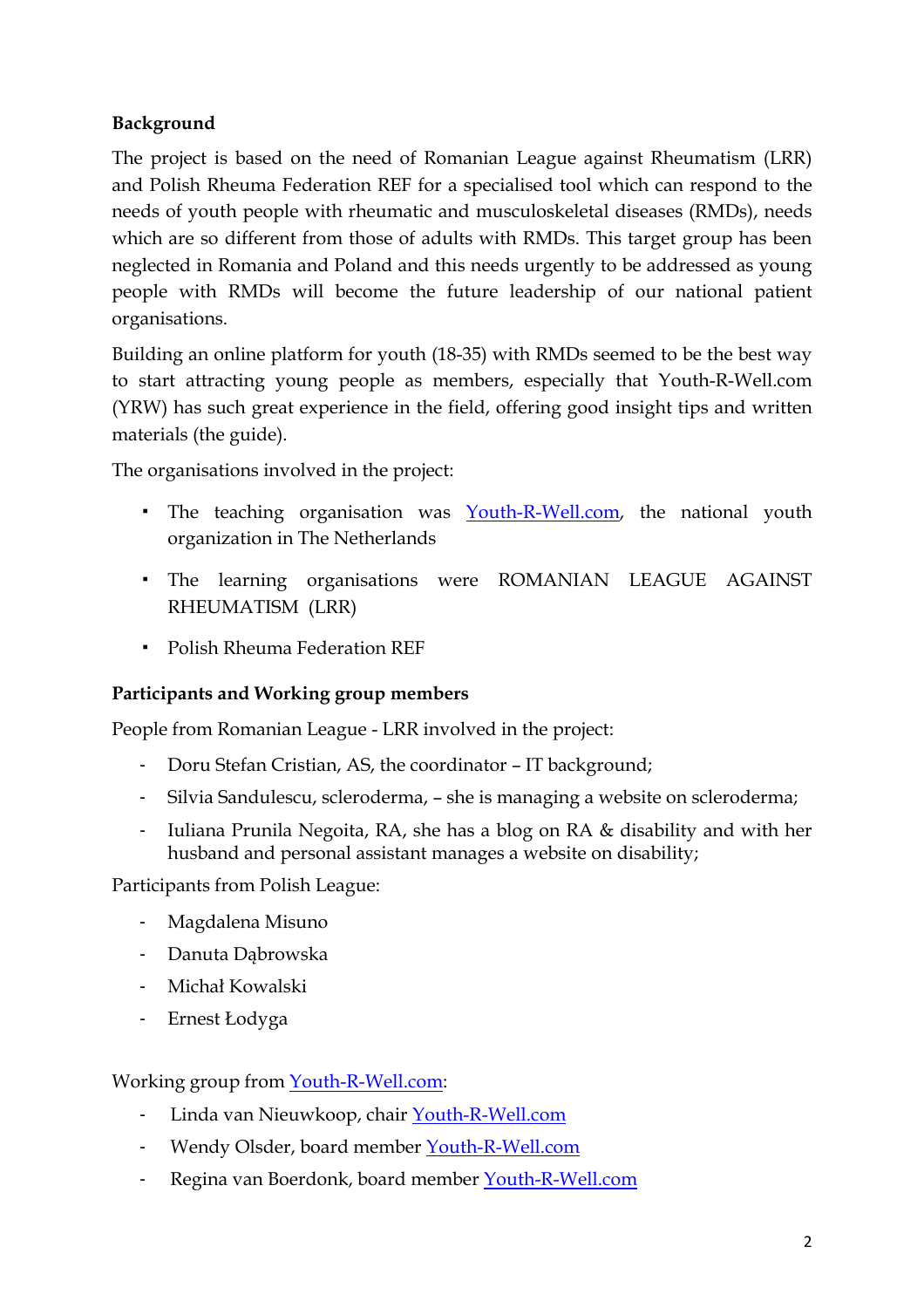**The face-to-face teaching meeting** took place in a town near Amsterdam, between the 1st – 4th of May and there were two participants from Romania and 4 from Poland. Experienced and dedicated young people from Youth-R-Well.com took part along with two invited speakers,

one young persons with and RMD who was involved in the fist steps of setting up [Youth-R-Well.com](http://youth-r-well.com/) ten years ago and one young person with RMD who was involved in setting up the website [www.jong-en-reuma.nl](http://www.jong-en-reuma.nl/)



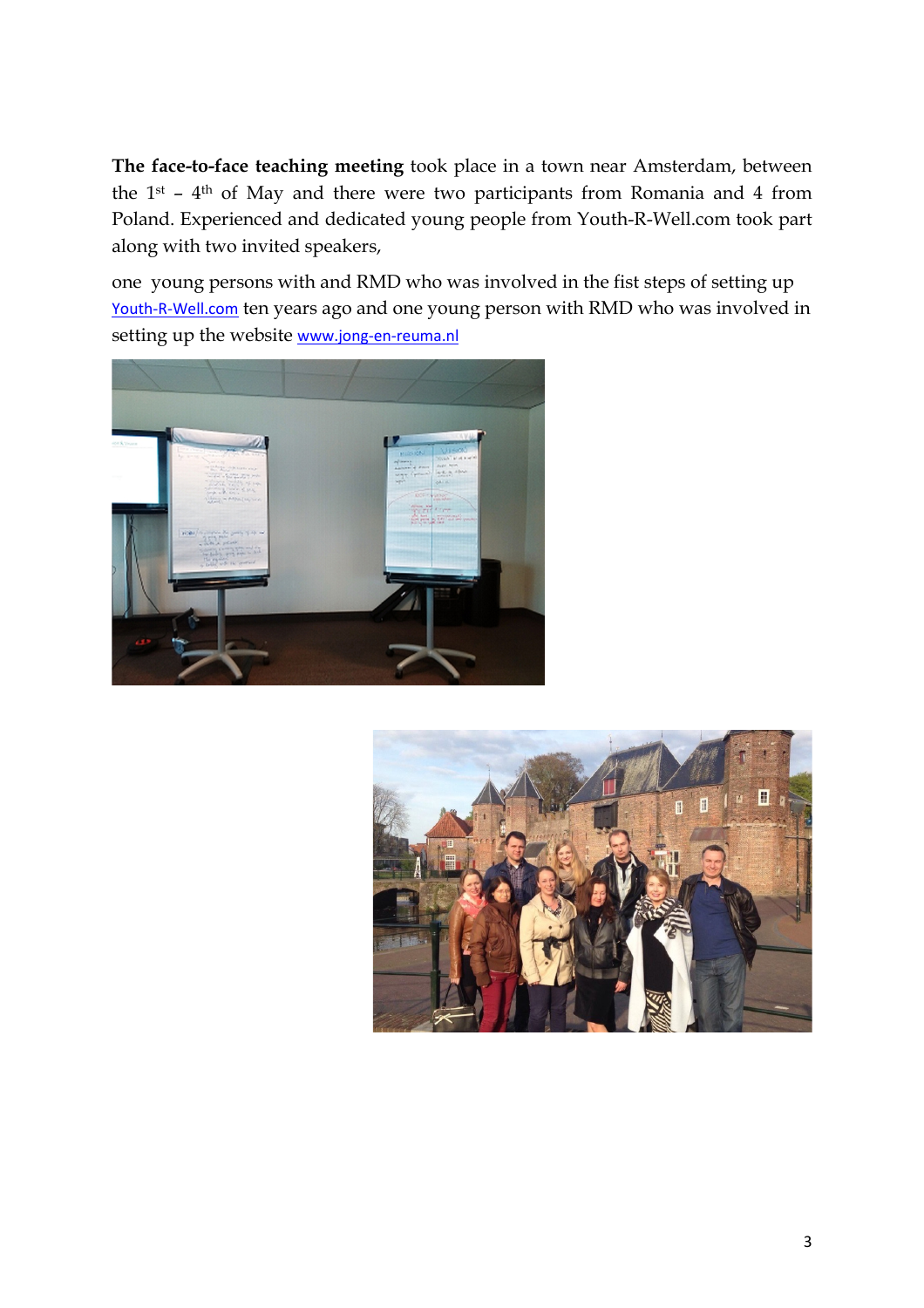|                   | <b>ROMANIAN League</b>                                                                                                                       | <b>POLISH League</b>                                                                                                             | <b>Evaluation and long-term</b><br>measurement tools | <b>LRR</b> | Poland   |
|-------------------|----------------------------------------------------------------------------------------------------------------------------------------------|----------------------------------------------------------------------------------------------------------------------------------|------------------------------------------------------|------------|----------|
| <b>AIM</b>        | Gain knowledge from Youth-R-Well.com<br>regarding the ability to develop online peer-<br>to-peer support for youth with RMDs (age 18-<br>35) | gain from Youth-R-Well.com<br>regarding the ability to develop<br>online peer-to-peer support for<br>youth with RMDs (age 18-35) | The face-to-face educational<br>meeting              |            |          |
| <b>OBJECTIVE</b>  | build an online platform dedicated to<br>young people with RMDs                                                                              | build an online platform<br>dedicated to young people with<br><b>RMDs</b>                                                        | The platform itself                                  | On-going   | On-going |
| <b>ACTIVITIES</b> | Train the trainers                                                                                                                           | Train the trainers                                                                                                               | The face-to-face meeting                             |            |          |
|                   | Obtain a tool for implementing the platform                                                                                                  | Obtain a tool for implementing the<br>platform                                                                                   | The guide for implementing<br>the Youth Platform     |            |          |
|                   | Discuss the outcomes of the knowledge<br>transfer visit and set the working group                                                            | Discuss the outcomes of the<br>knowledge transfer visit and set the<br>working group                                             | The Working Plan                                     |            |          |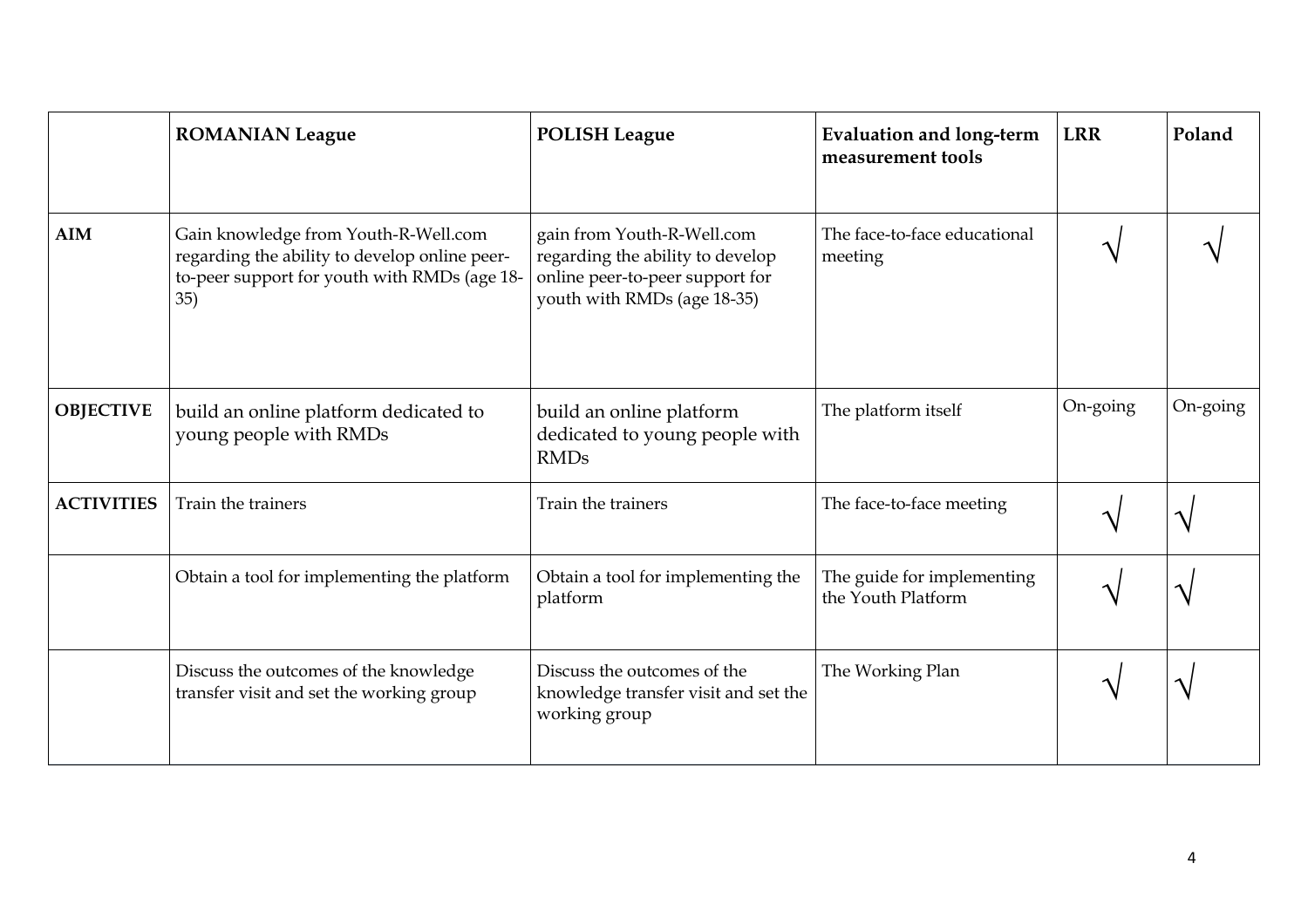| Find funds to create &implement the<br>Platform                                  | Find funds to create &implement<br>the Platform                                     |                                                                                                 | $\boldsymbol{\gamma}$                          | On-going                                          |
|----------------------------------------------------------------------------------|-------------------------------------------------------------------------------------|-------------------------------------------------------------------------------------------------|------------------------------------------------|---------------------------------------------------|
| Talk to the specialised firm to decide Website<br>design, content and front page | Talk to the specialised firm to<br>decide Website design, content and<br>front page | The Draft of the Platform                                                                       | On-going                                       | Partly<br>done                                    |
| Create the Platform                                                              | Create the Platform                                                                 |                                                                                                 | On-going                                       | On-going                                          |
| Set the responsibilities of working group<br>members                             | Set the responsibilities of working<br>group members                                |                                                                                                 | Partially<br>done                              | Partially<br>done                                 |
| Launch the Platform                                                              | Launch the Platform                                                                 | The Platform itself                                                                             | Spring 2016                                    | Autumn<br>2016                                    |
| Advertise / Raise awareness about the<br>Platform                                |                                                                                     | Different events<br>On LRR's website                                                            | On-going                                       |                                                   |
| Monitor the Platform                                                             |                                                                                     | Tools for monitoring the<br>attractiveness and success of<br>the Platform: Website<br>Analytics | On-going<br>after<br>launching<br>the Platform | On-going<br>after<br>launching<br>the<br>Platform |